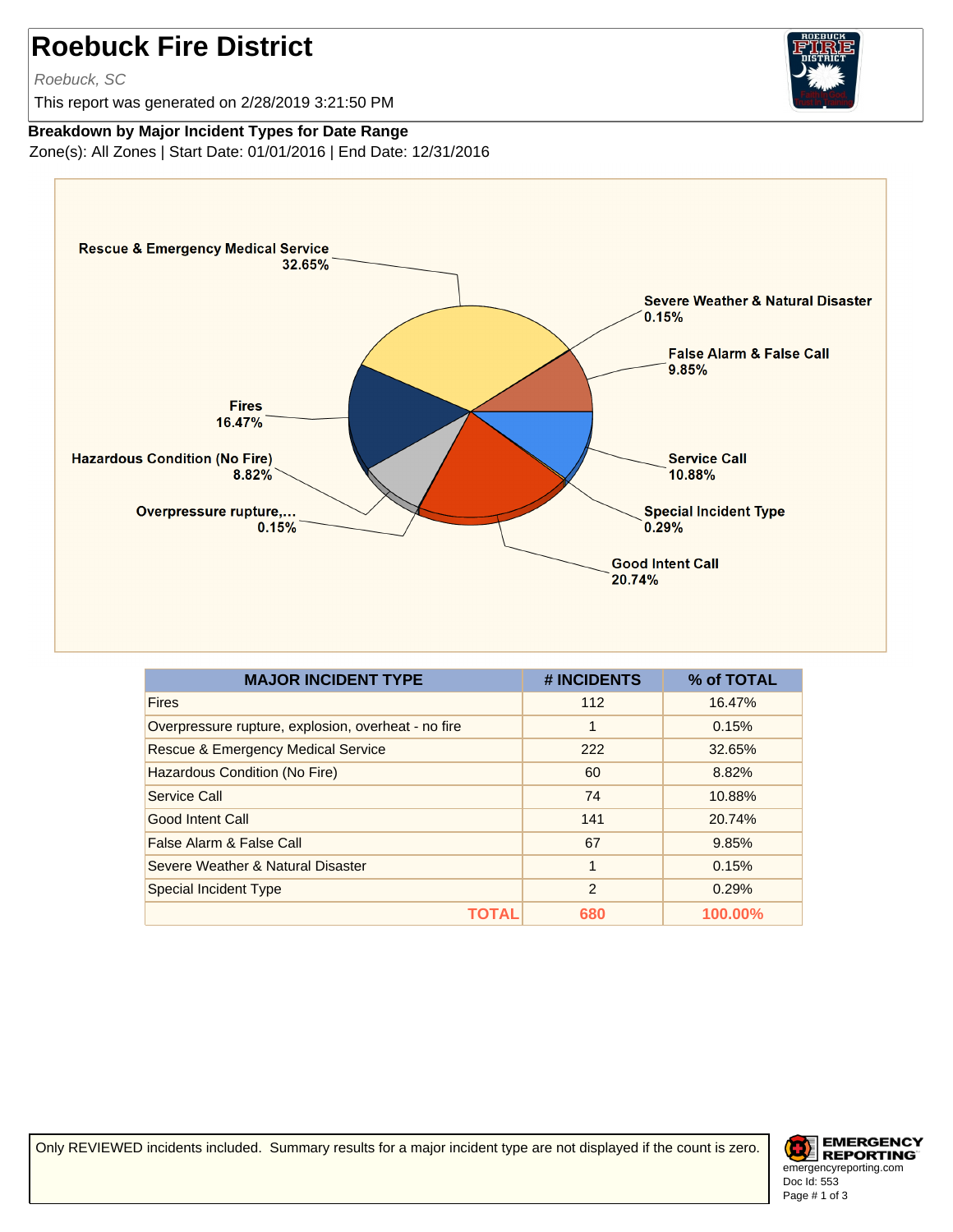| <b>Detailed Breakdown by Incident Type</b>              |                |                |  |  |
|---------------------------------------------------------|----------------|----------------|--|--|
| <b>INCIDENT TYPE</b>                                    | # INCIDENTS    | % of TOTAL     |  |  |
| 100 - Fire, other                                       | $\overline{2}$ | 0.29%          |  |  |
| 111 - Building fire                                     | 41             | 6.03%          |  |  |
| 112 - Fires in structure other than in a building       | 4              | 0.59%          |  |  |
| 113 - Cooking fire, confined to container               | 11             | 1.62%          |  |  |
| 114 - Chimney or flue fire, confined to chimney or flue | 1              | 0.15%          |  |  |
| 116 - Fuel burner/boiler malfunction, fire confined     | $\overline{c}$ | 0.29%          |  |  |
| 118 - Trash or rubbish fire, contained                  | $\overline{c}$ | 0.29%          |  |  |
| 121 - Fire in mobile home used as fixed residence       | 1              | 0.15%          |  |  |
| 130 - Mobile property (vehicle) fire, other             | 1              | 0.15%          |  |  |
| 131 - Passenger vehicle fire                            | 15             | 2.21%          |  |  |
| 138 - Off-road vehicle or heavy equipment fire          | 1              | 0.15%          |  |  |
| 140 - Natural vegetation fire, other                    | 1              | 0.15%          |  |  |
| 141 - Forest, woods or wildland fire                    | 1              | 0.15%          |  |  |
| 142 - Brush or brush-and-grass mixture fire             | 12             | 1.76%          |  |  |
| 143 - Grass fire                                        | $\overline{7}$ | 1.03%          |  |  |
| 151 - Outside rubbish, trash or waste fire              | 5              | 0.74%          |  |  |
| 154 - Dumpster or other outside trash receptacle fire   |                |                |  |  |
| 161 - Outside storage fire                              | 1<br>4         | 0.15%<br>0.59% |  |  |
| 251 - Excessive heat, scorch burns with no ignition     |                |                |  |  |
| 311 - Medical assist, assist EMS crew                   | 1              | 0.15%          |  |  |
|                                                         | 34             | 5.00%          |  |  |
| 320 - Emergency medical service, other                  | $\overline{c}$ | 0.29%          |  |  |
| 321 - EMS call, excluding vehicle accident with injury  | 22             | 3.24%          |  |  |
| 322 - Motor vehicle accident with injuries              | 89             | 13.09%         |  |  |
| 323 - Motor vehicle/pedestrian accident (MV Ped)        | 6              | 0.88%          |  |  |
| 324 - Motor vehicle accident with no injuries.          | 56             | 8.24%          |  |  |
| 350 - Extrication, rescue, other                        | 1              | 0.15%          |  |  |
| 352 - Extrication of victim(s) from vehicle             | 12             | 1.76%          |  |  |
| 400 - Hazardous condition, other                        | $\overline{c}$ | 0.29%          |  |  |
| 410 - Combustible/flammable gas/liquid condition, other | 1              | 0.15%          |  |  |
| 411 - Gasoline or other flammable liquid spill          | 3              | 0.44%          |  |  |
| 412 - Gas leak (natural gas or LPG)                     | 5              | 0.74%          |  |  |
| 413 - Oil or other combustible liquid spill             | 1              | 0.15%          |  |  |
| 421 - Chemical hazard (no spill or leak)                | 1              | 0.15%          |  |  |
| 422 - Chemical spill or leak                            | 1              | 0.15%          |  |  |
| 440 - Electrical wiring/equipment problem, other        | 11             | 1.62%          |  |  |
| 441 - Heat from short circuit (wiring), defective/worn  | 1              | 0.15%          |  |  |
| 442 - Overheated motor                                  | 4              | 0.59%          |  |  |
| 443 - Breakdown of light ballast                        | $\overline{c}$ | 0.29%          |  |  |
| 444 - Power line down                                   | 16             | 2.35%          |  |  |
| 445 - Arcing, shorted electrical equipment              | 8              | 1.18%          |  |  |
| 460 - Accident, potential accident, other               | 1              | 0.15%          |  |  |
| 462 - Aircraft standby                                  | 1              | 0.15%          |  |  |
| 471 - Explosive, bomb removal (for bomb scare, use 721) | 1              | 0.15%          |  |  |
| 482 - Threat to burn                                    | 1              | 0.15%          |  |  |
| 500 - Service Call, other                               | 5              | 0.74%          |  |  |
| 510 - Person in distress, other                         | 3              | 0.44%          |  |  |
| 511 - Lock-out                                          | 4              | 0.59%          |  |  |
| 531 - Smoke or odor removal                             | 5              | 0.74%          |  |  |
| 542 - Animal rescue                                     | 1              | 0.15%          |  |  |
| 551 - Assist police or other governmental agency        | 4              | 0.59%          |  |  |
| 553 - Public service                                    | 4              | 0.59%          |  |  |
| 561 - Unauthorized burning                              | 17             | 2.50%          |  |  |
| 571 - Cover assignment, standby, moveup                 | 31             | 4.56%          |  |  |
| 600 - Good intent call, other                           | $\overline{2}$ | 0.29%          |  |  |
| 611 - Dispatched & cancelled en route                   | 100            | 14.71%         |  |  |

Only REVIEWED incidents included. Summary results for a major incident type are not displayed if the count is zero.